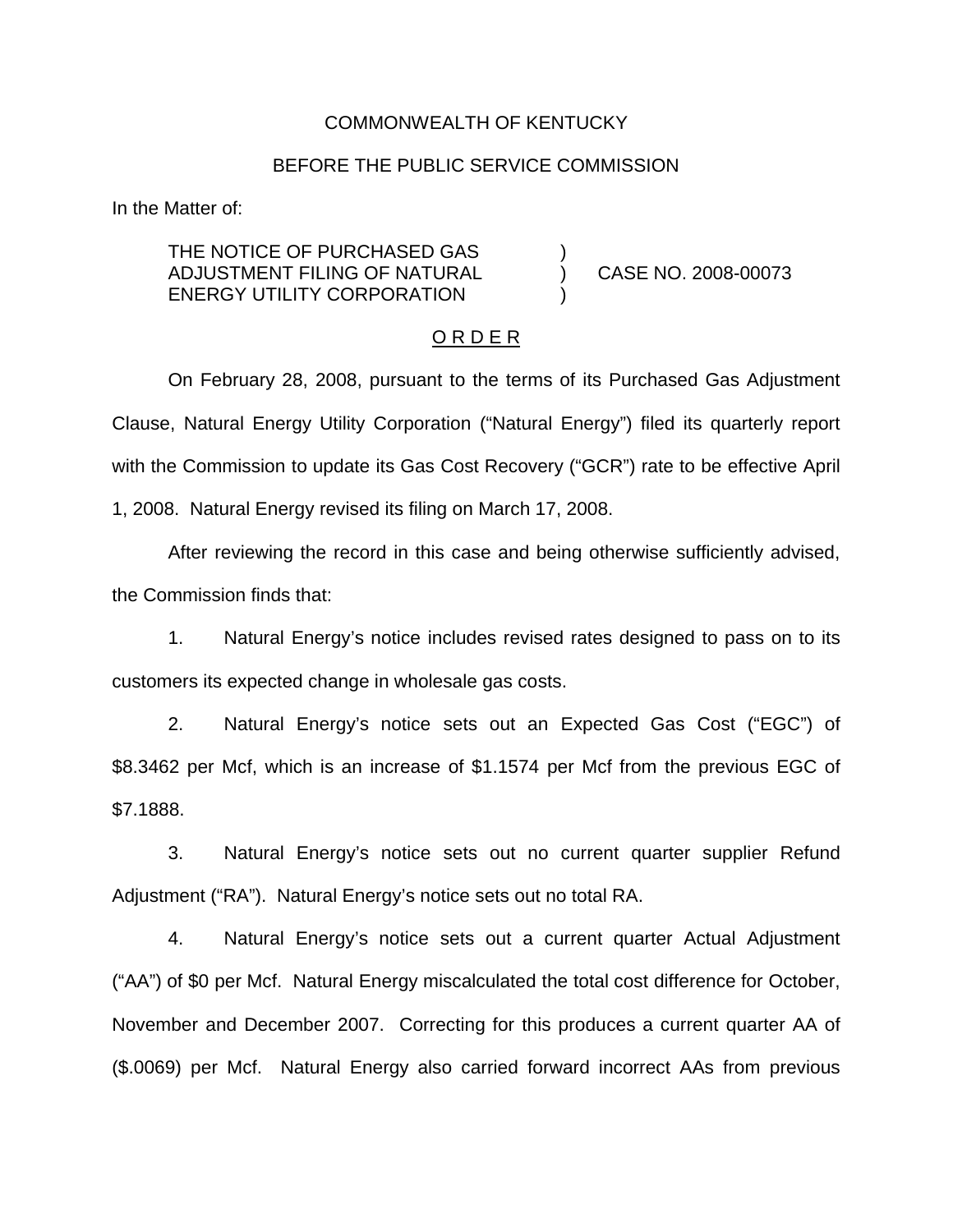quarters. After correcting for this, Natural Energy's total AA is (\$.1538) per Mcf, which is an increase of \$.0088 per Mcf from the previous total AA.

5. Natural Energy's GCR is \$8.1924 per Mcf, which is an increase of \$1.1662 per Mcf from the previous GCR of \$7.0262.

6. The rates in the Appendix to this Order are fair, just, and reasonable, and should be approved for billing for service rendered by Natural Energy on and after April 1, 2008.

IT IS THEREFORE ORDERED that:

1. The rates proposed by Natural Energy are denied.

2. The rates in the Appendix, attached hereto and incorporated herein, are approved for billing for service rendered on and after April 1, 2008.

3. Within 20 days of the date of this Order, Natural Energy shall file with the Commission its revised tariff sheets setting out the rates authorized herein.

Done at Frankfort, Kentucky, this 31<sup>st</sup> day of March, 2008.

By the Commission

utive Director